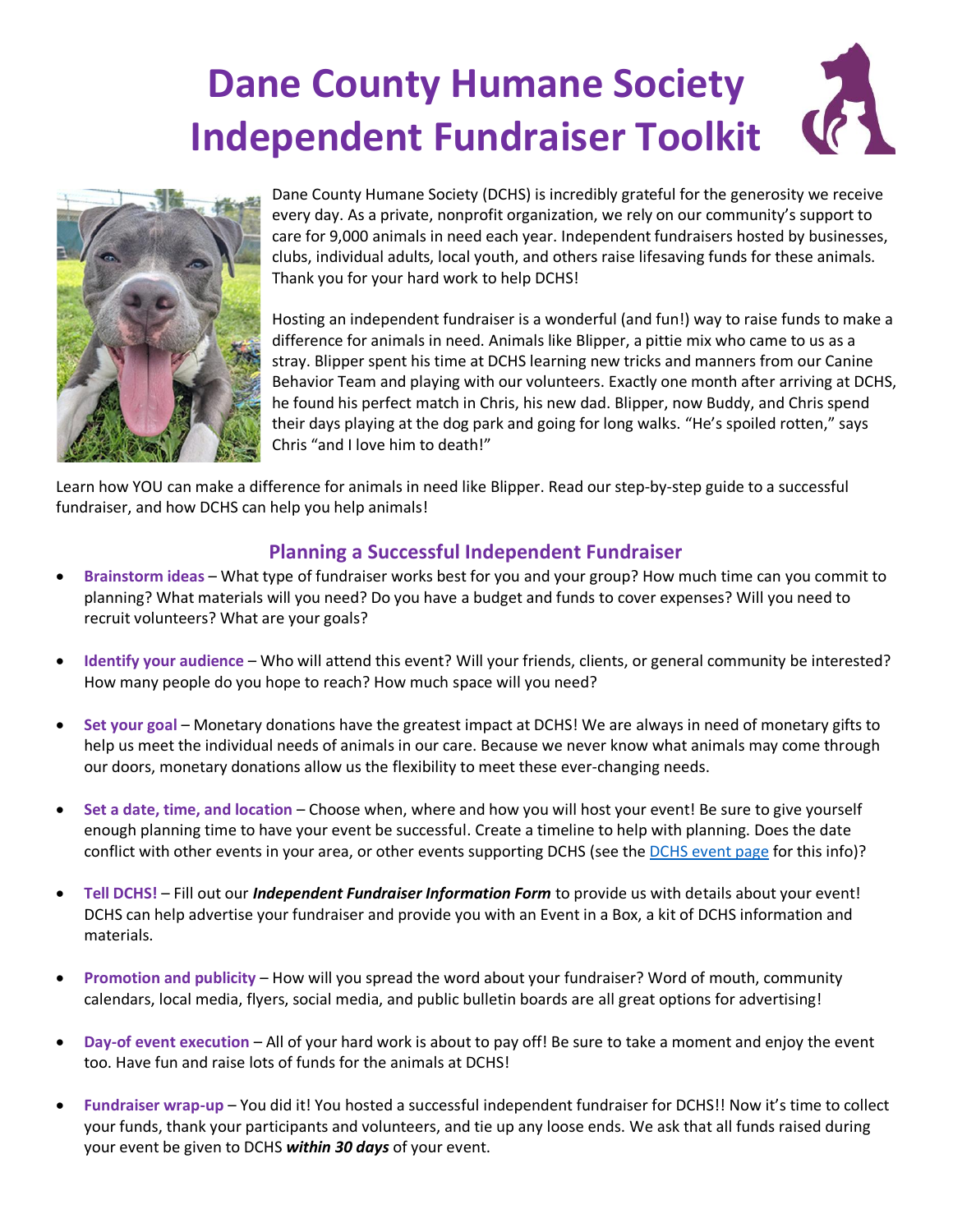## **Fundraising Ideas**



Having trouble deciding what type of independent fundraiser you would like to host for DCHS? See below for some ideas of successful fundraisers!

Round up at Registers **Donate a Portion of Sales** Benefit Concert Percentage Night **Silent Auction** Car Show 50/50 Raffle Sports Tournament Birthday Fundraiser Car or Dog Wash Art Fair/Craft Show Chili Cook-Off 5K Run/Walk Happy Hour Event Food Cart Night Ice Cream Social Benefit Bike/Motorcycle Ride Beans Day Wine & Paint Night Business Anniversary/Open House Employee Potluck Tailgate Party **Fashion Show** Ugly Sweater Party

## **How DCHS Can Help**

Please submit the *Independent Fundraiser Information Form* to DCHS at events@giveshelter.org at least six weeks before the start of your event. Once submitted, DCHS agrees to do the following for each public, monetary independent fundraiser:

- Promote the event on DCHS's event webpage
	- Share the event on DCHS's Facebook page calendar with over 42,000 followers
		- $\circ$  DCHS cannot create the event, but can add it to our Facebook events page
- Share the event on DCHS's Wildlife Center's Facebook page calendar with over 8,400 followers
- Create 1-3 social media posts on each page, depending on the number of other events or shelter happenings
- Display the event poster you create on our Community Event Bulletin Board
- Include event in the Pawprints E-Newsletter sent to 28,000 people each month
- Provide an Event in a Box upon request
- Offer opportunity for a check presentation and photo at DCHS

DCHS may not be able to complete all of these promotional tasks if we receive the Independent Fundraiser Information Form less than six weeks before the event.

If your event will raise *\$2,500-\$5,000,* DCHS also agrees to:

Recruit volunteer representative(s) to be present at the event to host an information table

If your event will raise *over \$5,000,* DCHS also agrees to:

- Recruit volunteer representative(s) to be present at the event to host an information table
- Have a DCHS staff member present to speak briefly at the event
- Have an animal representative at the event

Due to the high number of independent fundraisers each year and limited staff time, DCHS is unable to:

- Recruit staff or volunteers to attend, table, or coordinate independent fundraisers
- Assist in finding venue spaces, sponsorships, auction items, or vendors for events
- Create promotional materials for events
- Host adoption events or have DCHS animals present at independent fundraisers

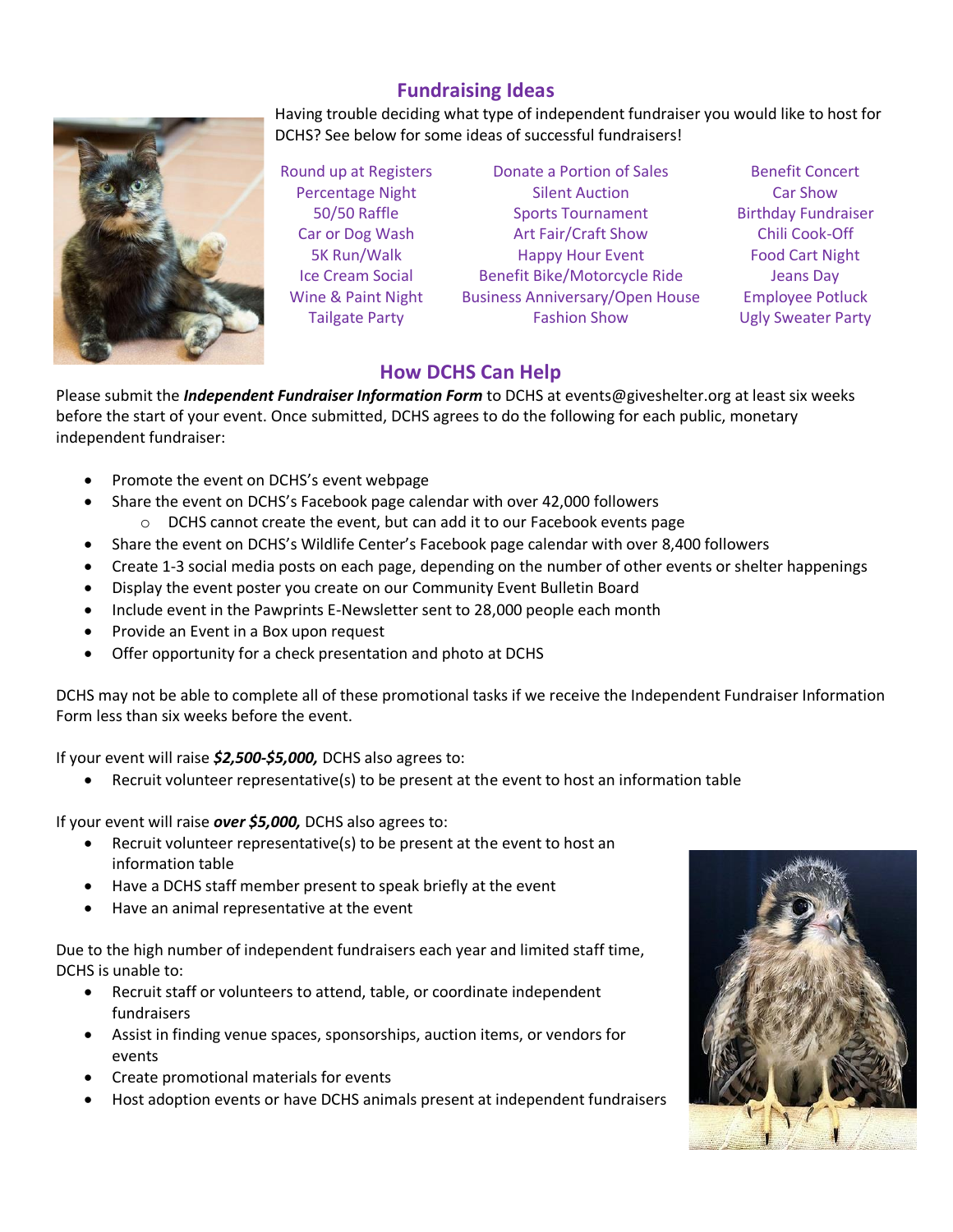### **Independent Fundraiser Guidelines**

**DCHS Policies and Positions** – All events hosted to raise funds for Dane County Humane Society must align with our [mission](https://www.giveshelter.org/about-dchs/mission-and-values) and [position statements.](https://www.giveshelter.org/about-dchs/board-meetings-policies) Fundraisers may only use DCHS' name in marketing materials if the event aligns with DCHS's values and directly supports DCHS.

**Name and Logo** – Please "Dane County Humane Society" or "DCHS" (not "The Dane County Humane Society") on all promotional materials, and logos can be found [here.](https://www.flickr.com/gp/dchsgiveshelter/W1u314)

**Monetary Donations Preferred** – Please host an independent fundraiser that raises monetary donations for DCHS instead of an item collection. Monetary donations allow DCHS to meet the immediate needs of the animals in our care. If you have donated your time and effort by fundraising for us, we ask you to let us do the shopping! We have many partner organizations that help us get the best 'bang for our buck' by giving us great discounts.

**Promotional Materials** – Email all JPG images of logos, posters, photos or other promotional materials for your event when you submit your Independent Fundraiser Information Form events@[giveshelter.org](mailto:acollins@giveshelter.org) 

**Event Expenses and Tax Exempt Status** – DCHS cannot contribute financially to any independent fundraiser expenses. DCHS's sales tax exemption cannot be extended to independent fundraisers.

**Raffles** – A raffle license from DCHS is required if you conduct any form of raffle during your event. A summery of raffle information is attached and a license can be provided upon request.

**Donation Drives/Item Collections** – Events that raise monetary donations have the greatest impact at DCHS. We are unable to provide full promotion assistance for in-kind only/item collection events, but can share a photo as a thank you on social media once items have been delivered to DCHS.

**Donation Completion** – Checks can be made out to Dane County Humane Society or DCHS, and sent to *Dane County Humane Society, Attn: Development, 5132 Voges Road, Madison, WI 53718* if you are unable attend a check presentation.

### **Dane County Humane Society FAQ**

**Does DCHS receive government funding?** DCHS is a private, non-profit, community supported organization and not affiliated with any government agency or national animal welfare organization. That means we rely on the support of groups and businesses like you as donors to provide refuge, healing and new beginnings to animals in need.

**Is DCHS a "No Kill" shelter?** We are an open admission shelter accepting all animals regardless of age, health or temperament. DCHS is also adoption guarantee, meaning all healthy or treatable animals can stay with us as long as it takes to find a loving home. We only make the difficult decision to humanely euthanize an animal if we are unable to help them medically or if they are a danger to themselves or others.

**What animals could you find at DCHS?** Each year DCHS cares for over 9,000 companion animals, farm animals and ill, orphaned or injured wildlife. Almost any animal that you could have as a pet or could live on a farm you could find at DCHS – dogs, cats, peacocks, ferrets, fish, snakes, lovebirds, and more! DCHS's Wildlife Center cares for native species found in this area of Wisconsin – everything from foxes to squirrels and hummingbirds to bald eagles!

**Does DCHS do anything else besides find homes for animals?** As one of the nation's leading animal welfare organizations, DCHS also offers humane education programs, foster care for animals for victims of domestic abuse, a pet food pantry, dog training classes, and much more.

Learn more about Dane County Humane Society at giveshelter.org.

**Enjoy putting together your independent fundraiser and thank you for supporting Dane County Humane Society. We couldn't do it without generous people like you—thank you!**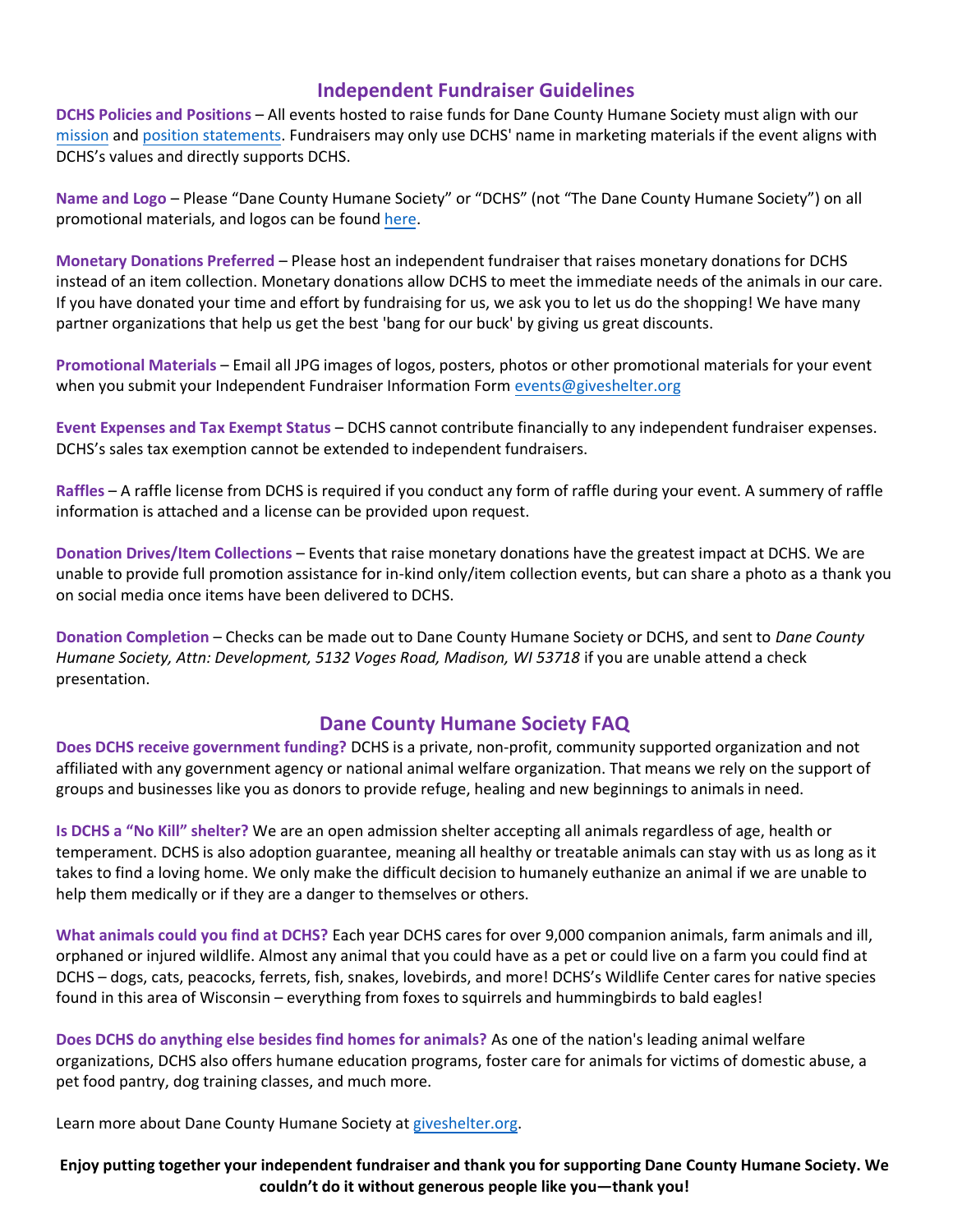## **Independent Fundraiser Information Form**

| <b>Contact Information</b>                                                                                                                                                                                                           | <b>Can We Publish This?</b> |
|--------------------------------------------------------------------------------------------------------------------------------------------------------------------------------------------------------------------------------------|-----------------------------|
|                                                                                                                                                                                                                                      | $\Box$ Yes $\Box$ No        |
|                                                                                                                                                                                                                                      | $\Box$ Yes $\Box$ No        |
| Contact Email: 1990 1990 1990 1991 1991 1992 1994 1994 1994 1994 1995 1996 1997 1998 1999 1999 1999 1999 1999                                                                                                                        | $\Box$ Yes $\Box$ No        |
|                                                                                                                                                                                                                                      |                             |
|                                                                                                                                                                                                                                      |                             |
| Are you hosting this event for or with a business? $\Box$ Yes $\Box$ No                                                                                                                                                              |                             |
| Are you employed by this business? $\Box$ Yes $\Box$ No                                                                                                                                                                              |                             |
|                                                                                                                                                                                                                                      |                             |
|                                                                                                                                                                                                                                      |                             |
|                                                                                                                                                                                                                                      |                             |
| Have you hosted a fundraising event before? $\Box$ Yes $\Box$ No<br>For DCHS?                                                                                                                                                        | $\Box$ Yes $\Box$ No        |
|                                                                                                                                                                                                                                      |                             |
|                                                                                                                                                                                                                                      |                             |
| <b>Event Information</b>                                                                                                                                                                                                             |                             |
| Event Dates: <u>executive and the contract of the contract of the contract of the contract of the contract of the contract of the contract of the contract of the contract of the contract of the contract of the contract of th</u> |                             |
|                                                                                                                                                                                                                                      |                             |
|                                                                                                                                                                                                                                      |                             |
| Does your event include a raffle? $\Box$ Yes $\Box$ No                                                                                                                                                                               |                             |
| If so, please see the raffle information at the end of the toolkit                                                                                                                                                                   |                             |
| <b>Brief Event Description:</b>                                                                                                                                                                                                      |                             |
|                                                                                                                                                                                                                                      |                             |
|                                                                                                                                                                                                                                      |                             |
|                                                                                                                                                                                                                                      |                             |
|                                                                                                                                                                                                                                      |                             |
|                                                                                                                                                                                                                                      |                             |
|                                                                                                                                                                                                                                      |                             |
|                                                                                                                                                                                                                                      |                             |
|                                                                                                                                                                                                                                      |                             |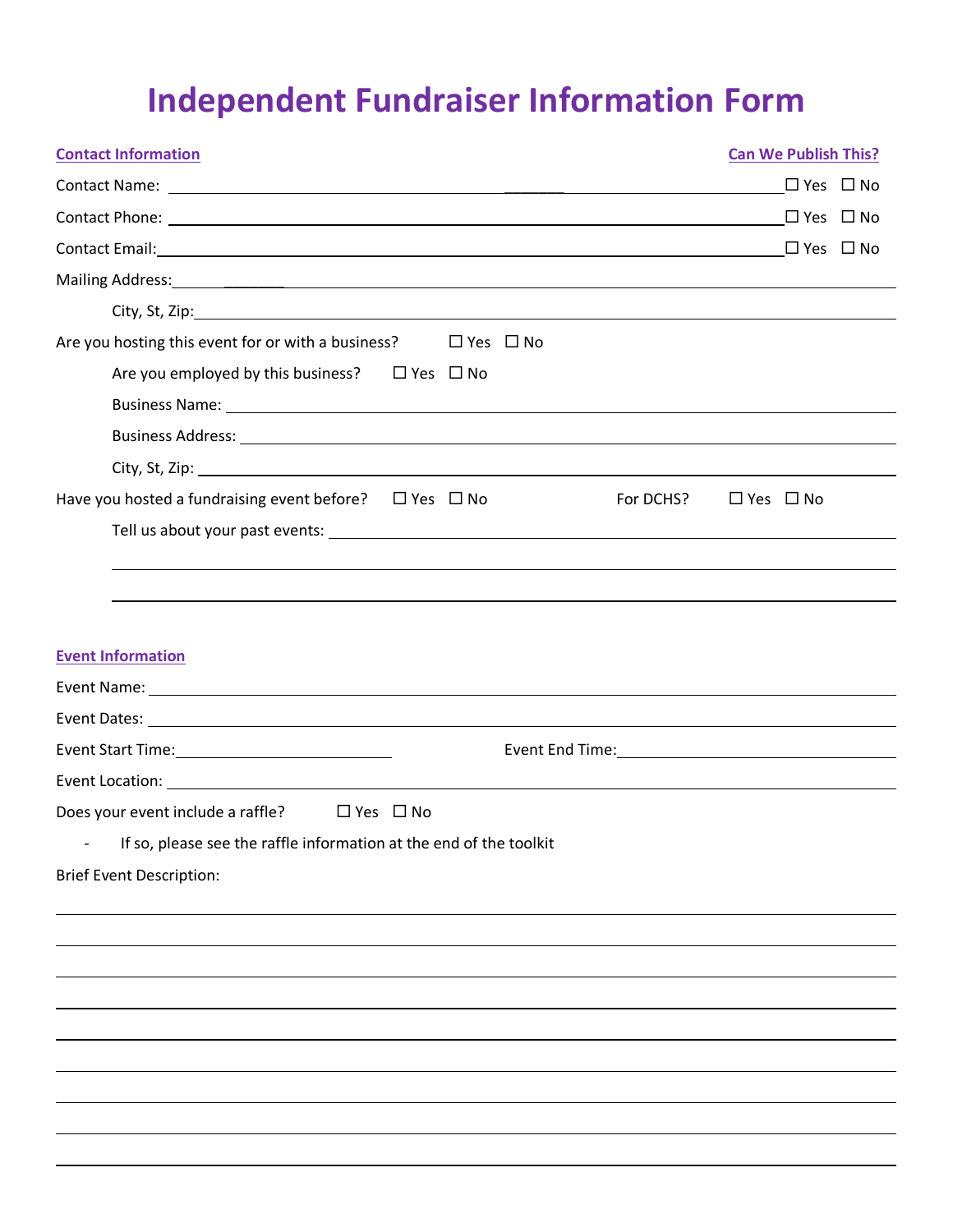#### **Promotion**

Facebook event link:

Do you have promotional materials for your event?  $\Box$  Yes  $\Box$  No

- If yes, please attach JPG images of logos, posters, photos, or handouts when you submit your application
- Materials can also be dropped off at our Main Shelter location during open hours

### **Event in a Box**

DCHS can provide an Event in a Box, which includes a DCHS tablecloth, brochures, information, a donation bank and more! Your Event in a Box may be checked out for up to a week, and will need to be picked up and dropped off at DCHS's Main Shelter during open hours.

| Would you like to reserve a DCHS Event in a Box? | □ Yes □ No |       |
|--------------------------------------------------|------------|-------|
| Preferred Pick Up Date:                          |            | Time: |
| Preferred Drop Off Date:                         |            | Time: |

### **Agreements**

 $\Box$  I have read the "Dane County Humane Society Independent Fundraiser Toolkit" and understand all guidelines for independent fundraisers and how DCHS is able to assist with my independent fundraiser.

| Event Organizer Signature | Date |
|---------------------------|------|
|---------------------------|------|

*If you have any questions or concerns, or would like to brainstorm your fundraising ideas, please connect with us! events[@giveshelter.org](mailto:acollins@giveshelter.org) or (608) 838-0413 ext. 167.* 

*Once complete, please submit this form with JPG files of your promotional materials.*